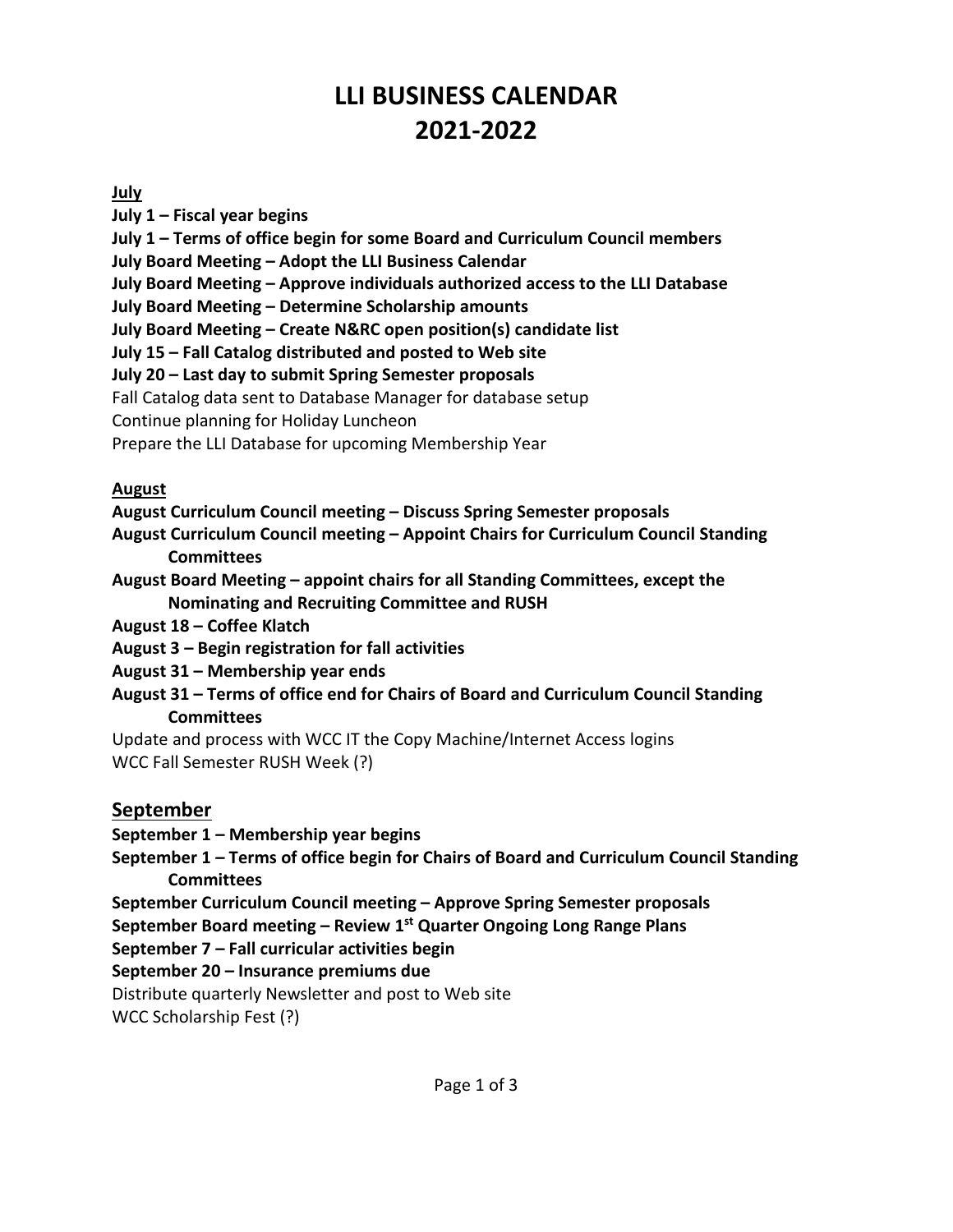# **LLI Business Calendar 2021-2022**

#### **October**

Mail Holiday Luncheon Invitations to LLI members and to scholarship recipients Distribute current Membership Directory to Board and Curriculum Council members

#### **November**

November 1 - Submit Spring Catalog input to WCC Marketing Begin Spring Semester RUSH preparation

#### **December**

**December – Holiday Luncheon December 14 – distribute Spring Catalog and post to Web site December Board meeting – Review 2nd Quarter Ongoing Long Range Plans** Distribute quarterly Newsletter and post to Web Site Distribute RUSH information to those participating Send Spring Catalog data to Database Manager for database setup Begin Spring Luncheon planning

#### **January**

**January 11 – Begin registration for spring activities** WCC Spring Semester RUSH WEEK

#### **February**

**February Curriculum Council meeting – Discuss Summer Sampler proposals February 14 – Begin Spring curricular activities February 20 – Last day to submit Summer Sampler proposals February Board meeting – Approve Spring Luncheon/Annual Business Meeting date, location and budget**

Update and process with WCC IT the Copy Machine/Internet Access logins

#### **March**

**March Curriculum Council meeting – Approve Summer Sampler proposals March Board meeting – Approve Summer Sampler proposals March Board meeting – Board members to submit budget requests for next fiscal year March Board meeting – Review 3rd Quarter Ongoing Long Range Plans March 20 – Last day to submit Fall Semester proposals**  Distribute quarterly Newsletter and post to Web site Mail Spring Luncheon/Annual Business Meeting invitations Submit Summer Sampler input to WCC Marketing Treasurer, President and WCC Liaison begin budget preparation for next fiscal year